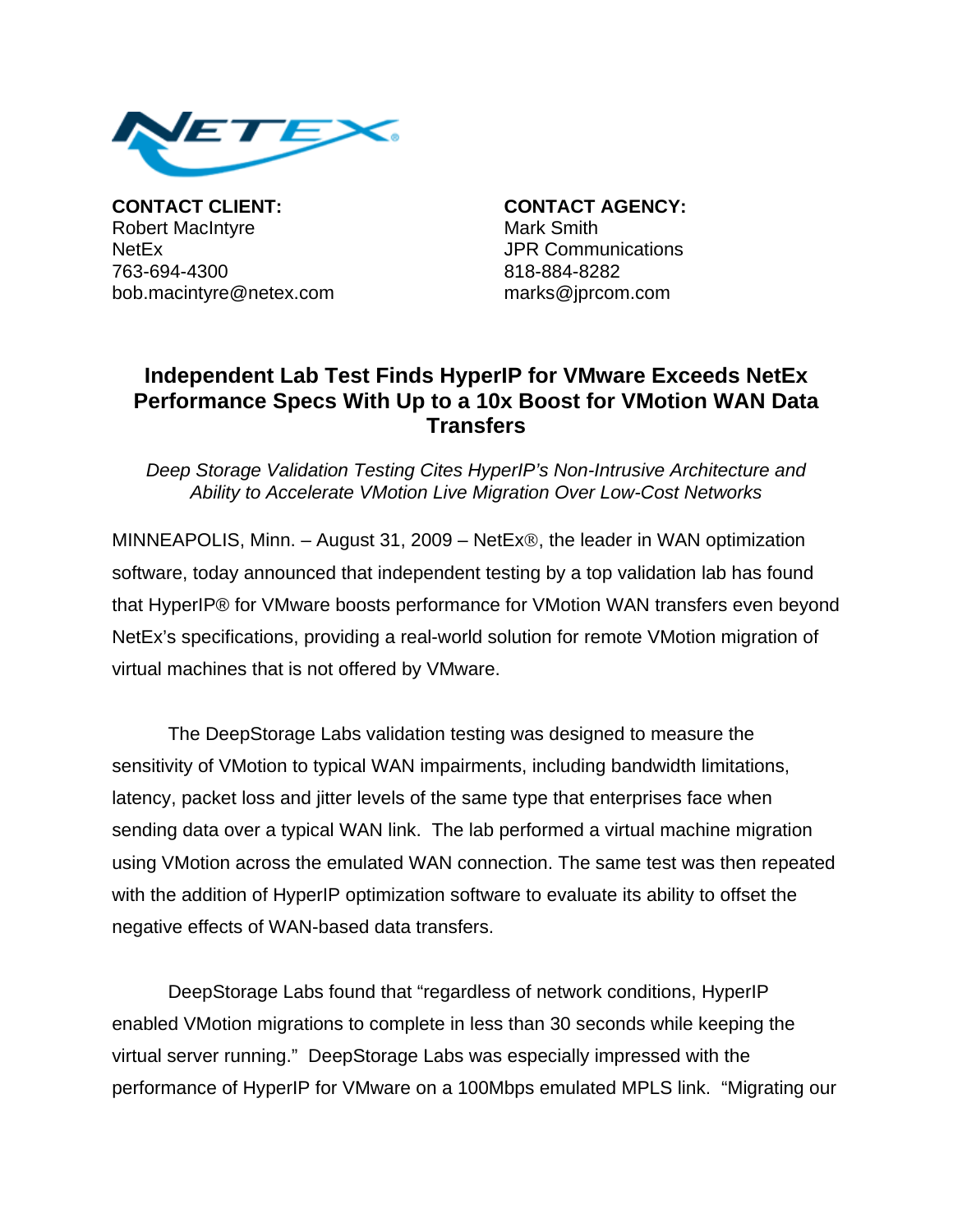test server took one-tenth the time with HyperIP than it did without. This exceeds the vendor's claim that their product increases transfer rates by a factor of up to six."

 Because of VMotion's sensitivity to latency and data loss over distances it has largely been limited to moving local virtual machines within a data center. HyperIP for VMware opens up true WAN-based VMotion migration with a design optimized for longdistance data migration that mitigates performance degradation due to distance latency. The net result is up to a 1000 percent performance improvement in VMotion migration speeds when using HyperIP, as validated by the DeepStorage Labs tests.

In summarizing its testing of the HyperIP for VMware WAN optimization software, DeepStorage Labs came to four conclusions:

- HyperIP accelerates VMotion across WAN links up to 10X
- VMotion migration times over even low-cost networks are comparable to migrations within the data center
- HyperIP's virtual appliance architecture requires no changes to the underlying network simplifying implementation and reducing cost

• HyperIP is a valuable addition to the system architect's bag of tricks when data, or virtual systems, must be transferred between locations as in a DR scenario.

For a copy of the complete DeepStorage Labs Validation Report on HyperIP for VMware go to http://www.netex.com/docs/hyperip/whitepapers/HyperIP-enables-VMotion-over-WAN.pdf.

"The comprehensive testing by DeepStorage Labs validated two important messages that NetEx has been sending to VMware users," said Robert MacIntyre, NetEx Vice President of Business Development and Marketing. "The findings verify that NetEx performance claims for HyperIP for VMware can be supported in real-world testing, and, more importantly, that HyperIP extends the functionality of VMware. The combination of HyperIP and VMotion make remote migration of live virtual machines an attractive and viable user option for the first time, giving VMotion a new life for live migrations beyond the data center."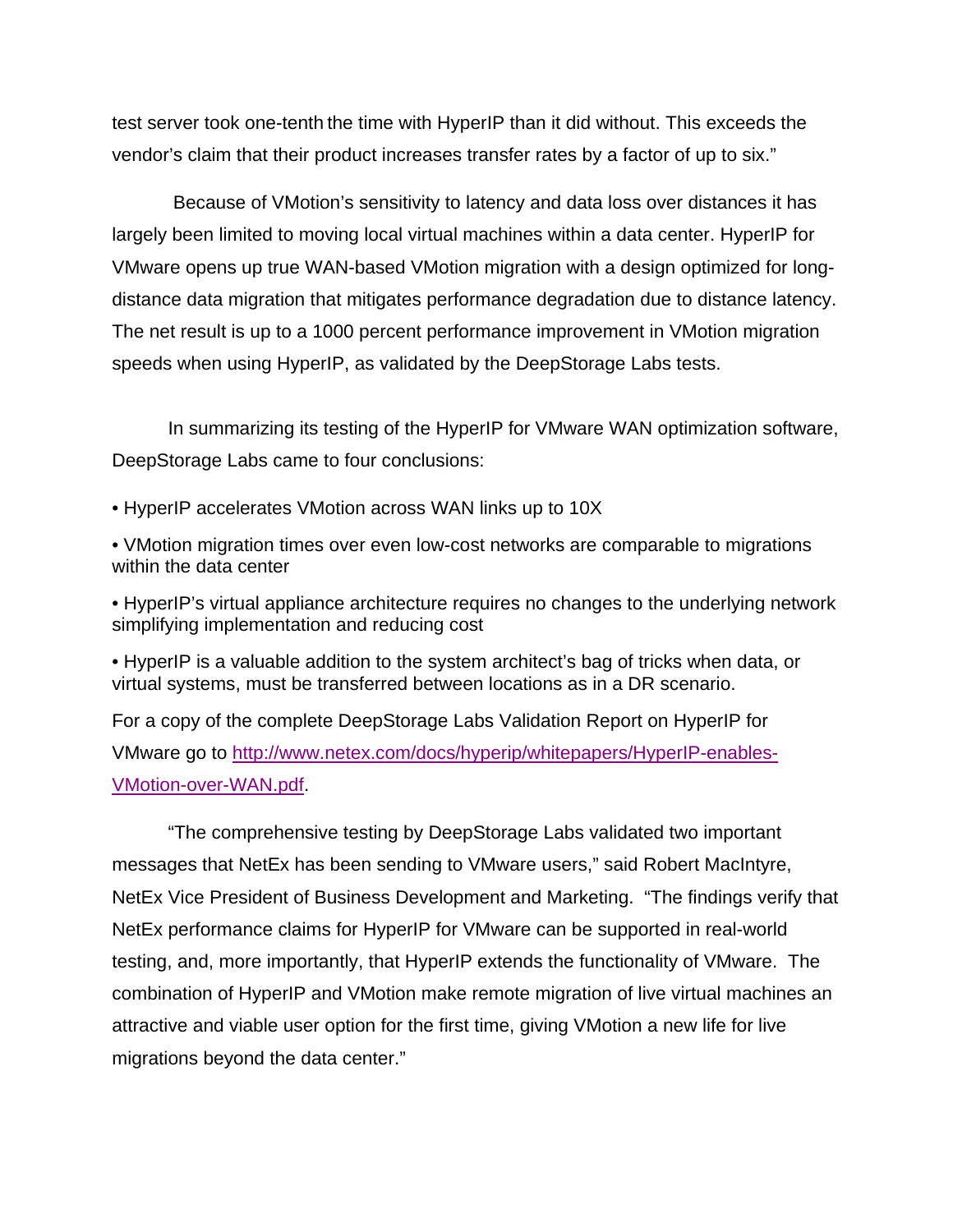HyperIP for VMware is the industry's only virtualized software-based WAN optimizer, operating in VMware ESX Server – including the new vSphere cloudoptimized virtual infrastructure – to boost the performance of storage replication, backup, disaster recovery and migration applications from companies such as EMC, NetApp, FalconStor, Symantec, IBM, Data Domain and many more. A complete list the BC/DR solutions supported by HyperIP is available at http://www.netex.com/products/hyperip/supported-applications.

NetEx will showcase its HyperIP® for VMware software at VMworld 2009, August 31 to September 3 at the Moscone Center in San Francsico, Booth #1739. In keeping with the virtual theme of the event NetEx will make the HyperIP for VMware demonstrations available to a global virtual audience with a live feed at http://www.netex.com/vmworld2009 NetEx will also add broadcast feeds on YouTube.com, on Twitter at http://twitter.com/HyperIP and via Facebook at "HyperIP by NetEx." Information about HyperIP is also available at the VMworld 2009 Virtual Exhibitor Booth at http://www.vmworld.com/community/exhibitors/netex/.

NetEx is currently making HyperIP for VMware WAN optimization software available for a free 10-day trial, allowing organizations the time to properly test HyperIP with replication, backup, cloud storage, and other IP-based data transfer requirements and managed service offerings. Qualified end users, service providers and resellers can download HyperIP software at http://www.netex.com and simply click the 'free evaluation' button on the company home page. Access to the free HyperIP evaluation software is also available through the VMware Virtual Appliance Marketplace at http://www.vmware.com/appliances/directory/node/155643. HyperIP for VMware WAN optimization software carries a list price of \$2000.

## **About DeepStorage**

DeepStorage is dedicated to providing independent information on storage and other inside the data center technologies to help organizations solve real world problems. Our 25 years of experience testing, writing about and most importantly implementing systems in the real world informs everything we do, leading to the development of our hands-on philosophy. Our lab is at the heart of the hands-on philosophy providing a facility where we evaluate hardware and software products away from the influence of the vendors. We perform